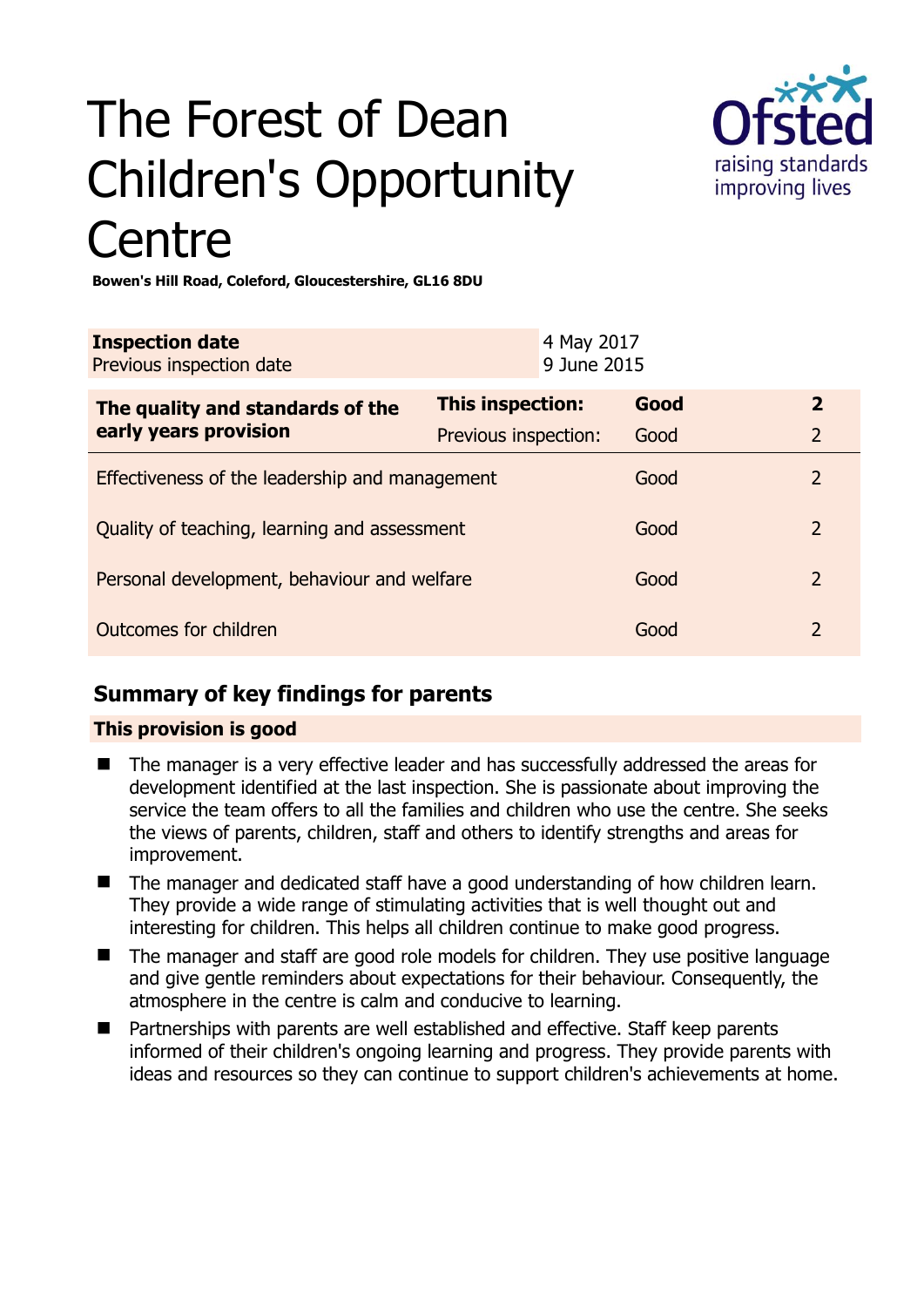## **It is not yet outstanding because:**

- At times, staff do not recognise opportunities to extend children's mathematical understanding and vocabulary.
- Staff are sometimes a little prompt to provide answers rather than waiting for children to work them out for themselves.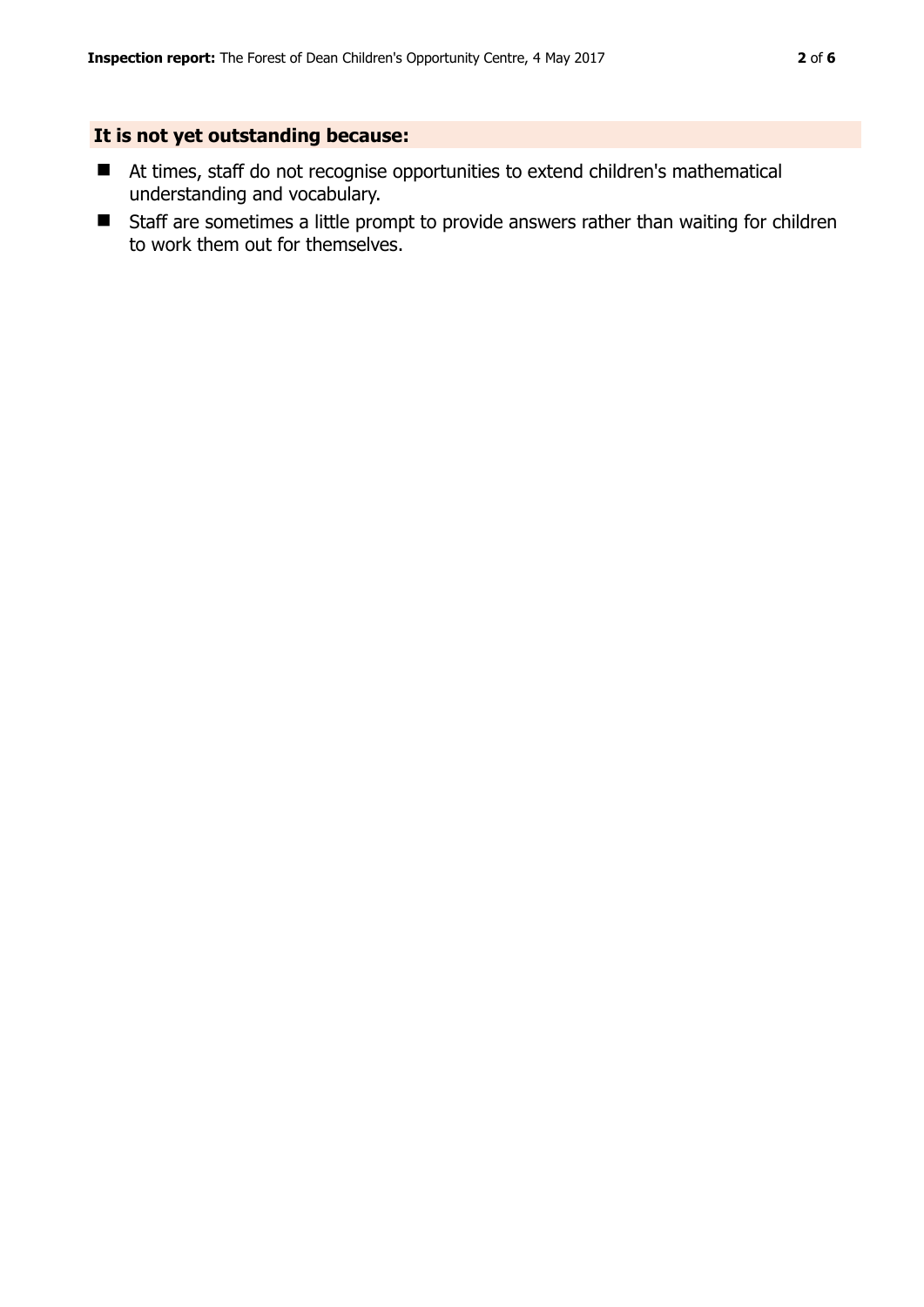## **What the setting needs to do to improve further**

#### **To further improve the quality of the early years provision the provider should:**

- extend opportunities for children to practise and develop their early mathematical understanding and vocabulary
- allow children more time to think and to answer to further strengthen their concentration skills and to be fully involved in their learning.

#### **Inspection activities**

- The inspector observed the quality of teaching during activities indoors and outdoors, and assessed the impact this has on children's learning.
- The inspector spoke with members of staff and children at appropriate times during the inspection and held meetings with the management team and nursery manager.
- The inspector looked at a range of relevant documentation, such as the self-evaluation and evidence of the suitability of staff working in the nursery.
- The inspector completed a joint observation with one of the centre managers.
- The inspector took into account the views of parents and carers spoken to on the day of the inspection and from written feedback.

#### **Inspector**

Lesley Voaden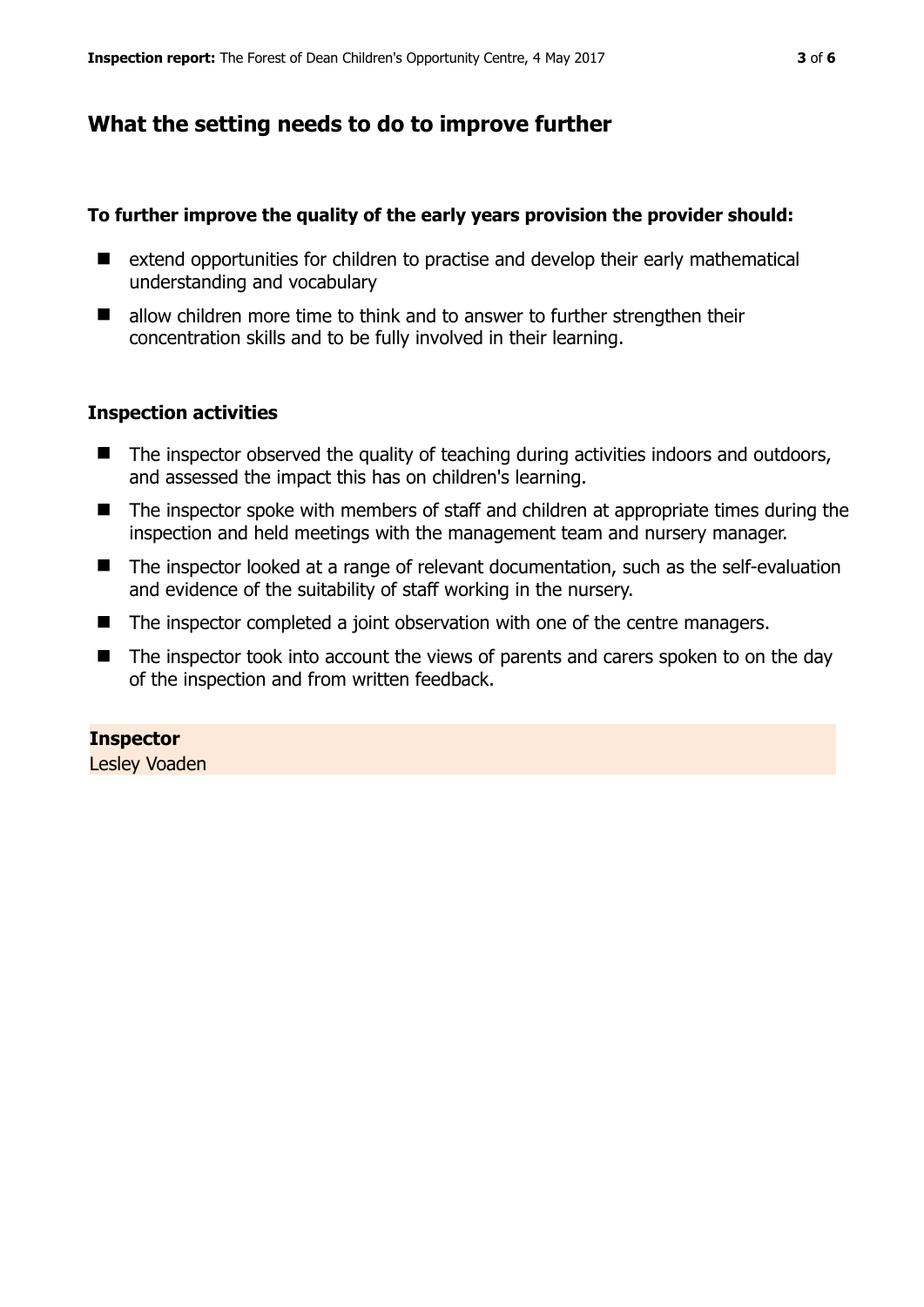## **Inspection findings**

#### **Effectiveness of the leadership and management is good**

Safeguarding is effective. The manager and staff have a very secure understanding of child protection procedures. Staff ensure that children receive good quality care and are kept safe from harm in secure premises. Staff recruitment and induction are robust and staff are familiar with procedures. The manager effectively supports staff to help improve the quality of teaching. All staff are qualified and training is giving high priority. For example, training on total communication supports children who have special educational needs and/or disabilities and has helped to improve the staff's professional knowledge and skills. Additional funding is used well to purchase resources to suit children's interests and learning needs.

#### **Quality of teaching, learning and assessment is good**

Staff gather the views of parents about their children's care and learning when they first join the setting. They use this information well to establish clear starting points for learning when they start. Staff observe and assess children's development accurately and use this information to plan activities and use strategies to support their individual needs effectively. For example, they provide a wide range of sensory resources and purposefully engage children in exploring different textures using their senses. Staff support children's early literacy development well. For example, they select books and enjoy listening to stories. Children learn about and value different cultural and religious festivals, and they also begin to value each other's differences.

#### **Personal development, behaviour and welfare are good**

Children are emotionally well supported by the caring and attentive staff, who help them to form strong attachments. Many of the team have worked at the setting for several years and offer stability for parents and children. Parents speak highly about the personalised care their children receive. Children benefit from good arrangements to help them settle in, including an effective key-person system. Children enjoy physical exercise outdoors, for example, as they take turns on the slide and race around on scooters as part of developing their health and well-being. Children learn to do things for themselves, such as serving themselves snacks and putting away their own lunch box.

#### **Outcomes for children are good**

All children, including those who speak English as an additional language, those who have special educational needs and/or disabilities or who are in receipt of additional funding, make good progress in relation to their starting points. Children are motivated to learn and explore new activities. They are confident and happily socialise with other children. From a young age children are learning to tidy up and share toys. They are well behaved and develop the skills they need for the next steps in their learning.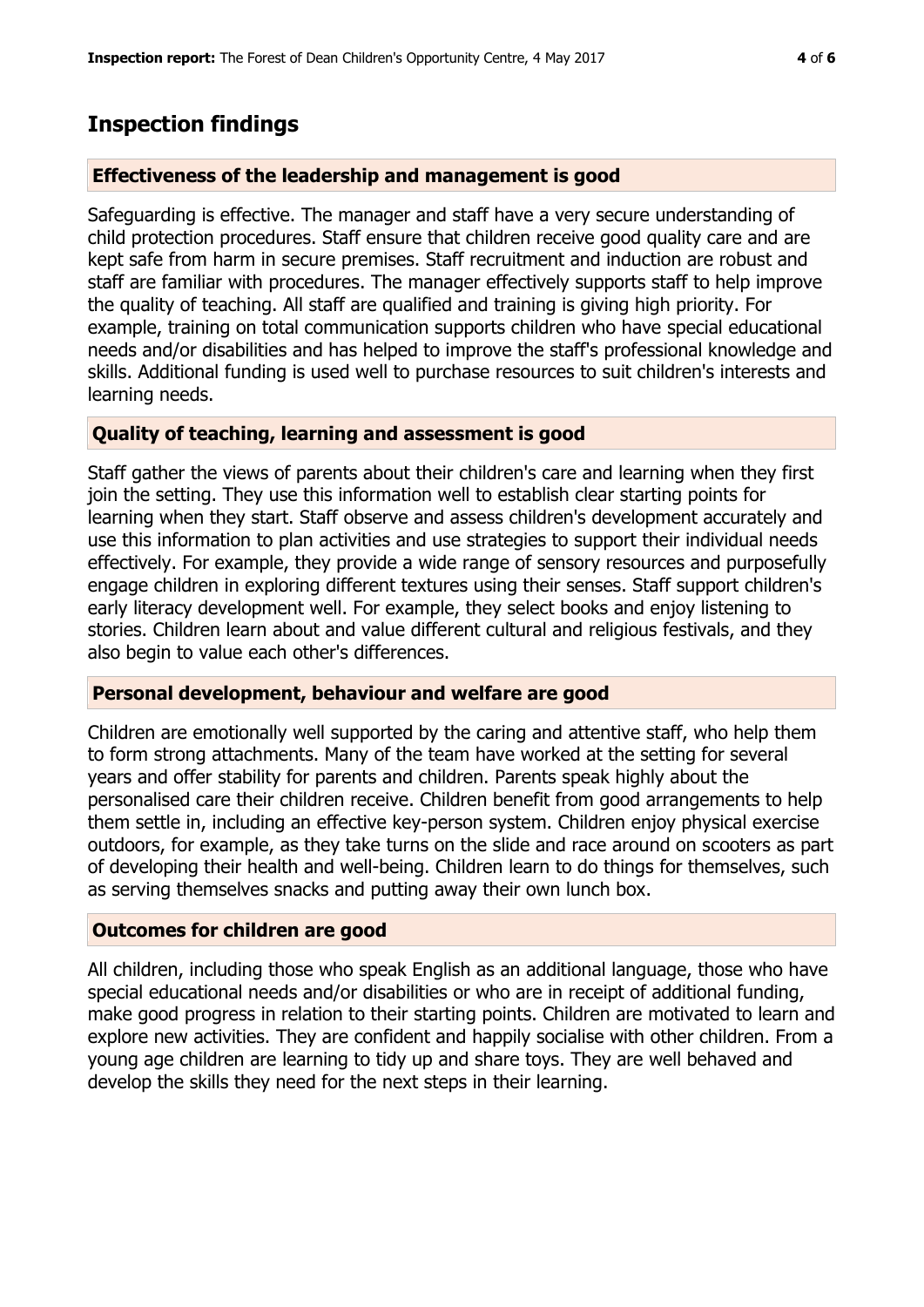# **Setting details**

| Unique reference number                             | 101592                                                                               |  |
|-----------------------------------------------------|--------------------------------------------------------------------------------------|--|
| <b>Local authority</b>                              | Gloucestershire                                                                      |  |
| <b>Inspection number</b>                            | 1088859                                                                              |  |
| <b>Type of provision</b>                            | Full-time provision                                                                  |  |
| Day care type                                       | Childcare - Non-Domestic                                                             |  |
| <b>Registers</b>                                    | Early Years Register, Compulsory Childcare<br>Register, Voluntary Childcare Register |  |
| Age range of children                               | $2 - 4$                                                                              |  |
| <b>Total number of places</b>                       | 55                                                                                   |  |
| Number of children on roll                          | 35                                                                                   |  |
| <b>Name of registered person</b>                    | Forest Of Dean Opportunity Centre Committee                                          |  |
| <b>Registered person unique</b><br>reference number | RP519932                                                                             |  |
| <b>Date of previous inspection</b>                  | 9 June 2015                                                                          |  |
| <b>Telephone number</b>                             | 01594 837552                                                                         |  |

The Forest of Dean Children's Opportunity Centre registered in 2009. The centre is located within the grounds of the local school in Coleford, Gloucestershire. It is open each weekday except for the Christmas period and on bank holidays. Term time sessions are from 9am to midday and from 12.30pm to 3pm. The play scheme is open from 9.30am to 3pm during every school holiday. There are 11 staff who work directly with the children. Of these, nine hold appropriate early years qualifications at level 3 and above, and one holds early years professional status.

This inspection was carried out by Ofsted under sections 49 and 50 of the Childcare Act 2006 on the quality and standards of provision that is registered on the Early Years Register. The registered person must ensure that this provision complies with the statutory framework for children's learning, development and care, known as the early years foundation stage.

Any complaints about the inspection or the report should be made following the procedures set out in the guidance 'Complaints procedure: raising concerns and making complaints about Ofsted', which is available from Ofsted's website: www.gov.uk/government/organisations/ofsted. If you would like Ofsted to send you a copy of the guidance, please telephone 0300 123 4234, or email enquiries@ofsted.gov.uk.